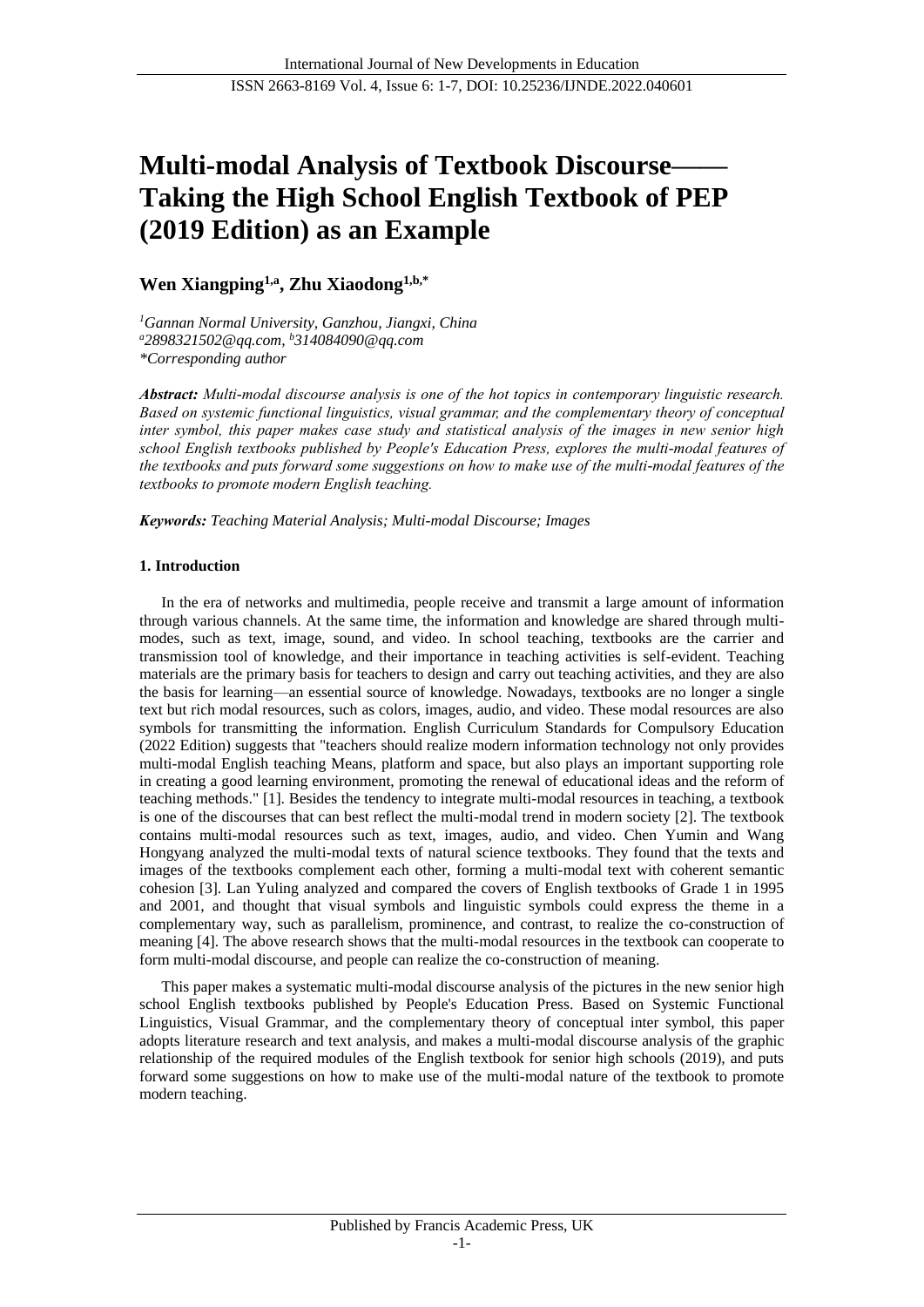#### **2. Theoretical Basis**

#### *2.1. Systemic Functional Linguistics*

Literature shows that systemic functional linguistics is the theoretical framework that fits multimodal discourse best, and the representative figure is Halliday, the theoretical framework, discusses language from context, meaning, form, culture and media, and is used in multi-modal discourse. Language is absorbed and inherited. Multi-modal discourse is systematic and multi-functional. It advocates that the symbolic system is the source of meaning, and contextual factors are closely related to the interpretation of meaning. Based on systemic functional linguistics, multi-modal discourse becomes more systematic and multi-functional. The idea of three meta-functions (language signs have an Ideational function, interpersonal function, and Textual function) in the Meta-functional Hypothesis is also implemented to build a better bridge for developing multi-modal discourse analysis. Multimodal discourse analysis is based on systemic functional linguistics to analyze multi-modal discourse's characteristics, functions, and meanings. The theoretical basis of this paper is also based on the theory of systemic functional linguistics, which provides solid academic support for this study.

#### *2.2. Visual Grammar*

Based on the concept of social semiotics, Kress and van Leeuwen put forward "visual grammar," which, first, the idea expands and extends the thought of systemic functional linguistics. With the progress of research, Kress and van Leeuwen advocated the idea that image is one of the symbolic resources to realize the three meta-functions of vision. From the perspective of Ideational function, interpersonal function, and Textual function, it corresponds to the three functions of representational meaning, interactive meaning, and compositional meaning. (Table 1)

| <b>Systemic Functional Linguistics</b> | <b>Visual Grammar</b>        |  |  |
|----------------------------------------|------------------------------|--|--|
| Ideational Meta-function               | Representational Meaning     |  |  |
| Interpersonal Meta-function            | Interactive Meaning          |  |  |
| <b>Textual Meta-function</b>           | <b>Compositional Meaning</b> |  |  |

*Table 1: Systemic Functional Linguistics and Visual Grammar.*

### *2.2.1. Representational Meaning*

Representational meaning, corresponding to conceptual meta-function, refers to an image's phase between people, places, and things. Interaction and relationship, which includes narrative representational and conceptual representational. Among them, there are three processes of narrative representational: action process, reactional process, and speech & mental process. Compared with narrative representational, conceptual representational constructs abstract concepts. Meaning is a kind of general, broad, stable, eternal, infinite representation of the participation process through Classify, analyzing and characterizing the images, and conducting multi-modal discourse analysis. Therefore, narrative representational and conceptual representation, the most significant difference in representational lies in whether the participants form a carrier in vision. (Figure 1)



*Figure 1: Representational Meanings in Visual Images.*

#### *2.2.2. Interactive Meaning*

Interaction meaning corresponds to interpersonal meta-function, which means that any symbol pattern must be able to project the symbol producer. And the receiver of the symbol. There are two kinds of participants in the expression of interactive meaning: representational participants and interactive participants. Among them, the representation of participants means people, places, events,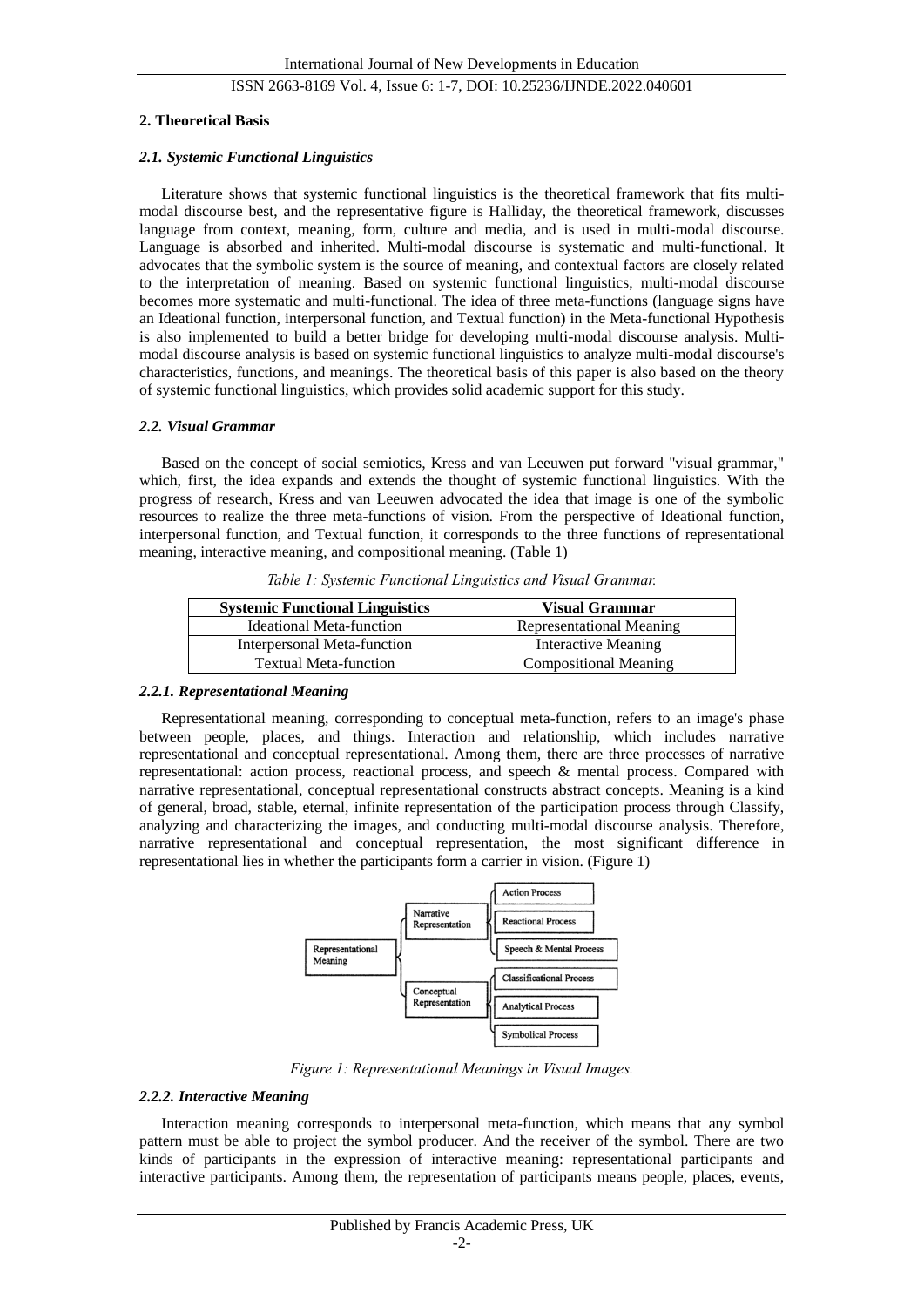and other factors in the image; Participants indicate the producers, participants, and readers included in the image [5]. Therefore, the interactive relationship expressed by images is described by three key factors: contact, social and attitude. Contact refers to the vector formed by eye contact between interactive participants and represented participants, divided into asking or offering. Social distance reflects the relationship between participants, divided into close distance, medium distance, and long distance. Attitude refers to participants' subjective and objective perspective. (Figure 2)



*Figure 2: Interactive Meanings in Visual Images.*

#### *2.2.3. Composition Meaning*

Composition Meaning, one of the three meanings, corresponds to the meta-function of the corresponding Textual meta-function. The overall layout and meaning are realized by information value, Salience, and framing. Specifically, information value, Means different positions of value components: left and right, top and bottom, middle and edge, vertical and horizontal. Salience refers to the fact that elements attract readers' attention from different degrees to get the attention of each component. The framing is connected and divided by the presence or absence of the frame structure in the image to Show the relationship between components. (Figure 3)



*Figure 3: Compositional Meanings in Visual Images.*

This study is based on the meaning of representational, interaction, and compositional in visual grammar. It aims to analysis and explore the multi-modal discourse on the relationship between graphics and text in the compulsory module of new senior high school English textbooks, and it is to help textbook users understand the meaning of the pictures in the new old high school English textbook.

#### *2.3. Conceptual Inter-symbol Complementary Theory*

With the advancement of research, Royce put forward the theory of Conceptual Inter-symbol Complementary Theory based on the exploration of the essence of the symbolic relationship between image and text, and then put forward a more detailed framework of inter-symbol complementary for multi-modal discourse analysis based on systemic functional linguistics and visual grammar. This framework is based on the idea of social semiotics. Its central core is to elaborate on and explain the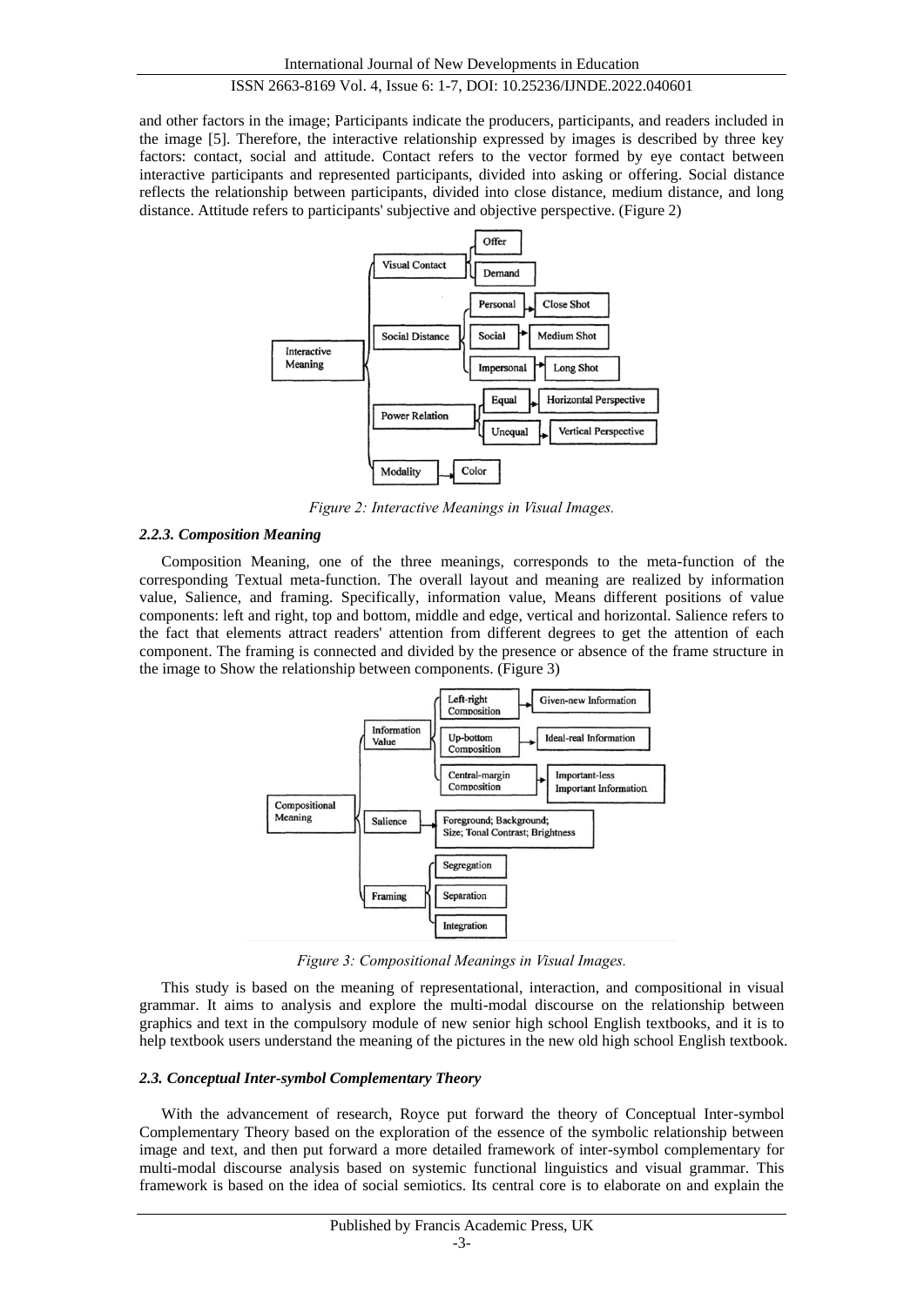meaning relationship between image and text to explore the complementary relationship. Regarding the analysis of abstract symbols, Royce (2007) proposed visual meaning elements (VMEs): logo, activity, environment, and attributes. VEMs refer to visual features with semantic attributes, which can be realized by various visual technologies [6]. Therefore, based on linguistics, about analyzing cohesive attributes of spoken or written texts, Royce put forward six semantic relations between connecting verbs and verbs in multi-modal texts: repetition, synonym, antonym, hyponym metonymy, and collocation. Correspondingly, in the process of representation, there are complementary relations between graphics and text: Repetition, antonym, near meaning, hyponym, whole and part, and collocation. What needs to be emphasized is that the relationship between symbols enables language and images to be unified in the same theoretical framework rather than being analyzed separately. Therefore, based on the theory of conceptual inter-symbol complementary, when discussing the intersymbol complementary between pictures and texts, we can first describe the pictures in the text as a whole, then analyze the words that appear together, and finally determine their complementary by combining the analysis of image and text. Based on the theory, this study compares the image and text of compulsory modules in the English textbook for senior high schools (2019). This paper aims to explore the complementary relationship between relations symbols, to clarify how image and text in textbooks complement each other to construct meanings.

In conclusion, based on the theoretical basis of Systemic Functional Linguistics, visual grammar began to attach importance to language. The systematic meaning generation of symbols puts forward the three meanings of images to comprehensively and systematically analyze the textual context. The meaningful construction of the Department provides a framework and reference. With the deepening of the research, Rovce has designed a method to interpret image and text. The inter-symbol complementary framework provides a bridge for concrete multi-modal discourse analysis. Therefore, the system's functional language, visual grammar and the complementary theory of conceptual inter symbol together provide strong support for analyzing the graphic relationship in the textbook.

#### **3. Research Design**

#### *3.1. Research Object*

The textbook selected in this study is a compulsory module of the Senior High School English Textbook (2019) published by People's Education Edition. Firstly, count the pictures in the textbook, measure the total number of pictures in the compulsory series of textbooks, the distribution of pictures in each part, and the average number of pictures, to contribute to data statistics and analysis and lay the foundation for more detailed analysis. The overall data is shown in Table 2.

| The Part of Textbook           | B1  | B2  | B <sub>3</sub> | Total | Mean  |
|--------------------------------|-----|-----|----------------|-------|-------|
| <b>Opening Page</b>            |     |     |                | 15    |       |
| Listening and Speaking         | 33  | 24  | 12             | 69    | 23    |
| Reading and Thinking           | 9   | 9   |                | 29    | 9.67  |
| Discovering Useful Structures  |     | 4   |                | 15    |       |
| Listening and Talking          |     | 12  | 22             | 51    | 17    |
| Reading for Writing            |     | 11  | 10             | 29    | 9.67  |
| <b>Assessing Your Progress</b> |     | 19  |                | 37    | 12.33 |
| Video Time                     | 10  | 17  |                | 32    | 10.66 |
| Total                          | 100 | 101 | 76             |       | 92.33 |

*Table 2: Overall Statistics of the Number of Pictures of Compulsory Modules in Textbook*

#### *3.2. Research Methods*

The statistical data tool used in this research is Excel. The specific statistical method is to browse the images of the three textbooks one by one, read the chapters where the images are located, and understand the image and text. Then, according to the theory of visual grammar, according to the related concepts, compare them one by one to judge the type of each image. For example, suppose you see a dialogue bubble or thought bubble in a snap. According to the known definition: the speech and psychological processes are usually formed in dialogue bubbles or thought bubbles, and these bubbles connect the participants in the image. In that case, the image belongs to the speech and psychological processes under narrative representational in the sense of repetition.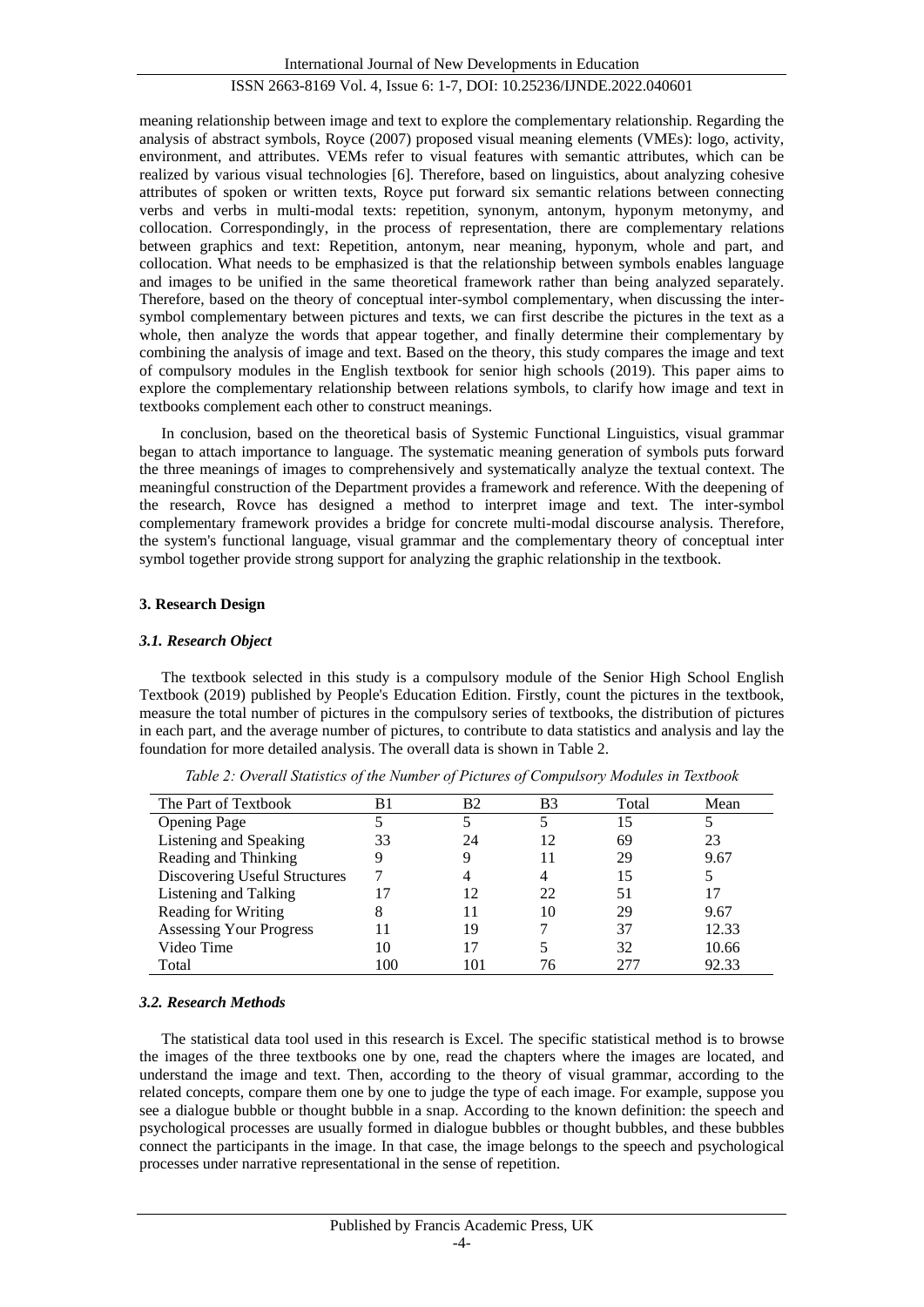#### **4. Results and Discussions**

This study draws the following conclusions by exploring the 277 pictures of the compulsory module of the PEP Senior High School English Textbook (2019):

#### *4.1. Embodiment of Visual Grammar*

Based on the theoretical basis, analytical dimensions, and data statistics, the pictures of the required modules in the new textbook conform to the visual grammar. Theory fully embodies the three meanings. This study makes a detailed and systematic analysis and inquiry on this issue, which can promote it. Understanding of the characteristics of social symbols in language. Next, from the perspective of three significant meanings, the research is comprehensive and systematic.

First of all, from the perspective of the meaning of representational, the pictures of compulsory modules in the new textbook include both concept representational and narrative representational is included, and the conceptual representational is slightly more than narrative representational. Therefore, a proper amount of meaningful pictures can better represent the content and meaning of textbooks and further promote the construction of language knowledge. Besides, in the teaching process, these pictures can better assist the representational of teaching content, which is conducive to teachers' teaching and students' understanding. They can better prepare for the formation of subject literacy.

Secondly, from the perspective of interactive meaning, the pictures of the compulsory modules in the new textbook are analyzed by contact and social distance. And attitude to construct interactive meaning. From the pictures about the meaning of interaction, in contact, it objectively represents the meaning of pictures to readers. Therefore, the provided pictures are reflected. It is more conducive for viewers to understand the image content objectively and fairly and is not easily interfered with by other factors; among the social distances, close-range pictures rank first, middle-range pictures rank second, and long-range pictures rank last. Therefore, it can be drawn closer. Distance from readers, breaking the sense of isolation, attracting attention, and visually highlighting the meaning and value of pictures; In attitude, the number of positive angles is much higher than that of oblique angles. Therefore, the most significant number of positive angle pictures can help readers express pictures correctly and communicate with readers kindly and equally. In addition, in the teaching process, these pictures can more intuitively and objectively reflect the teaching content, better serve the teaching process, and help construct students' multi-reading ability.

Finally, from the perspective of the meaning of composition, the pictures of compulsory modules in the new textbook are constructed by the overall layout of pictures and presented by information value and frame. From the information value, in the overall layout, the number of pictures in the middle is the largest, followed by the top left, the rest are the top right, the bottom left and the bottom right is tied for the last. Therefore, the picture located in the middle of the overall spatial arrangement can show the meaning of the picture more prominently, convey feelings better, enhance the appeal to readers, and help readers recognize and read together. Among them, the pictures distributed in the upper left of the whole space reflect the known and ideal information and benefit readers' sensory experience. Judging from the significance value, pictures often attract readers' attention through the arrangement of foreground and background and the size of participants' specifications, help participants' representation through visual typesetting, and use the contrast of color and clarity to enhance the attractiveness of pictures. From the frame, in the case of wireless strips, there are primarily lines. The segmentation of sequences can improve the independence and individuality of pictures. It is dedicated to presenting clear pictures for readers, eliminating the interference of other unfavorable factors, and avoiding misunderstanding and misinterpretation.

#### *4.2. Embodiment of the Complementary Relationship between Graphics and Text*

Visual symbols are used to identify how these symbol resources express meaning and how to represent information and classics. The conceptual function of the test. The data analysis of the complementary relationship of compulsory module images shows that it fully reflects the idea. The complementary relationship between texts and pictures, mutual coordination and cooperation between images and texts, and more accurate and precise expression of feelings are greatly improved. Improve the efficiency and accuracy of English learning. The complementary relationship between images and texts includes repetition, near-meaning, antonym, hyponym, collocation, and the relationship between whole and part. The distribution results of each connection in the picture statistics of compulsory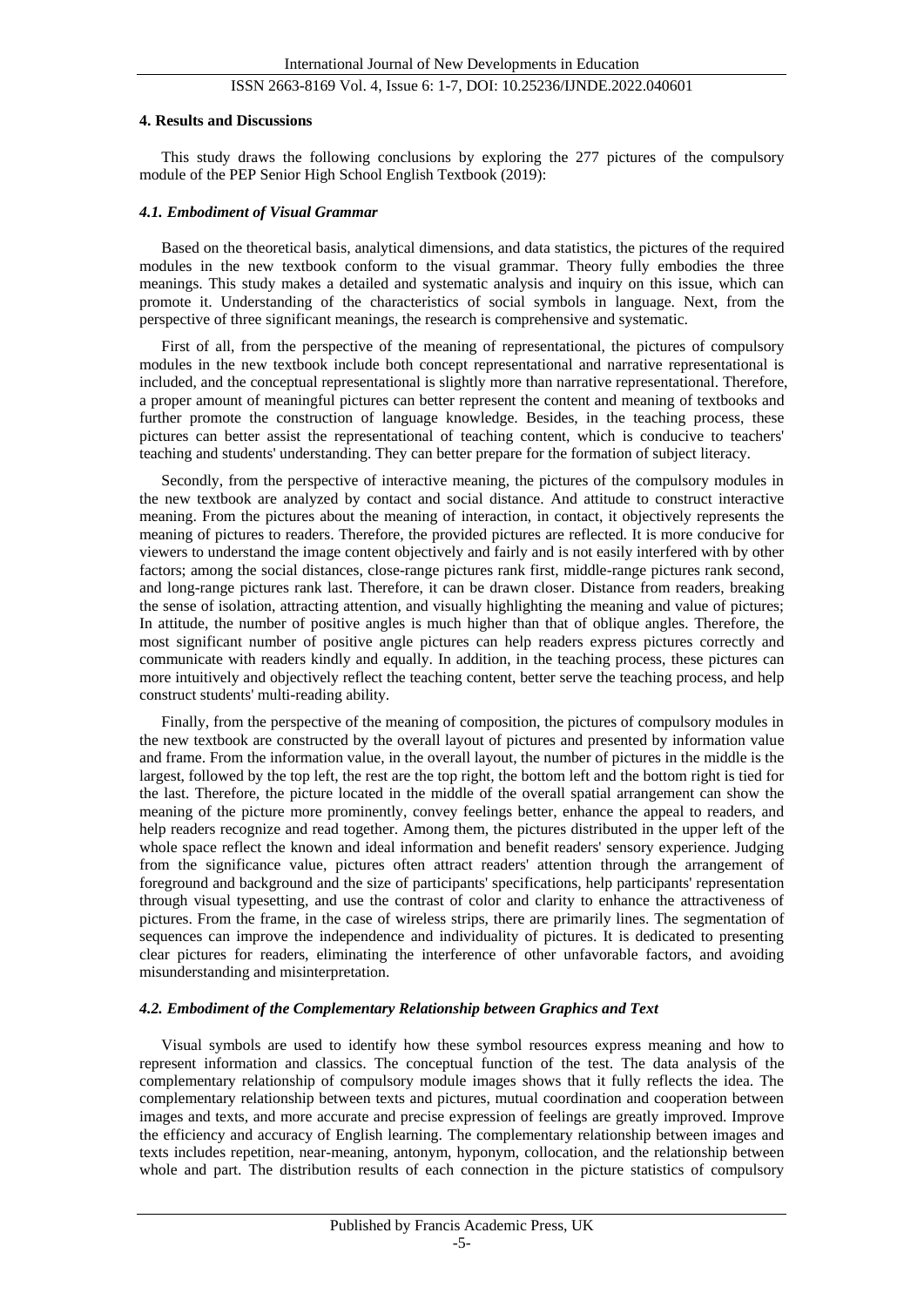modules are as follows:

The number of repeated pictures is the largest, ranking first: the next is the hyponym, the second is the collocation, the near-meaning, the whole, and part, and the last is the antonym. There are the most repeated pictures among the pictures in the compulsory module, but there are no pictures with the antonym. Therefore, the pictures of compulsory modules effectively strengthen the ideal graphic meaning of pictures and texts. There is no opposite picture, which conforms to the cognitive characteristics of students and is very conducive to consolidating and strengthening the meaning construction of readers. Besides, in the teaching process, these pictures can express feelings more accurately and clearly, further improve the quality and efficiency of English classroom teaching, be better used and understood by teachers and learners, and be more conducive to the formation and development of the core literacy of the subject.

#### **5. Conclusions**

This study analyzes the complementary relationship between image and text in the Senior High School English Textbook (2019) published by People's Education Edition. The research and discovery show that teachers can exert their autonomy in the use of teaching materials under the requirements of the new curriculum standards. To optimize the use of teaching materials, the following are some inspirations:

First of all, from the perspective of the new curriculum standard, one of the connotations of English core literacy is language ability, because Language ability refers to "expressing and understanding meaning by listening, speaking, reading, reading and writing in social situations. The ability of righteousness, emotional attitude and intention "[1]. Therefore, the newly added language skill of "watching" is closely related to multi-modal discourse and can be cultivated and developed through multi-modal resources in newly compiled textbooks. Therefore, in teaching, teachers should pay attention to the learning and application of multi-modal texts in teaching materials when implementing the core literacy-oriented senior high school English curriculum. Moreover, multi-modal teaching materials must rely on English teachers to cultivate and develop students' "seeing" language skills and multi-reading ability by relying on multi-modal curriculum content.

Secondly, designing multi-modal teaching activities guided by the concept of English learning activities. State of teaching materials for effective teaching. First, in the introduction part of the teaching process, you can give full play to the pictures. Reproduce, composition, and interactive meaning, attract students' attention, and pave the way for follow-up teaching activities; At the beginning of each unit of the compulsory module, the textbook writers provide a large layout, great appeal, and visual impact. In nine "theme maps," teachers can quote the unit theme according to its representational meaning and complementary meaning of pictures and texts. This will pave the way for the follow-up activities and prepare for the implementation of the concept of English learning activities. Second, in the teaching process, we can extensively use the three meanings of pictures and the complementary relationship between pictures and texts and use pictures to analyze the text. Consolidate and deepen: for example, in the listening and speaking section, this textbook has the most significant number of pictures, which is convenient for teachers. A large number of pictures are used to express their feelings, which is helpful for listening prediction and oral expression and is conducive to assisting listening teaching. Learn, give play to the three meanings of pictures and the complementary function of pictures and texts, and cultivate students' listening ability and oral expression ability. In the part of reading, thinking, and writing after reading, we can comprehensively use pictures and text resources for students. Experience the conceptual meaning of pictures and texts so as to help students fully understand the text content and cultivate their reading and writing literacy. And thinking quality. Third, for the activities after teaching, we can make full use of multi-modal resources to provide students with more, for a wide range of living rooms for improvement. For example, this textbook designs a selfexamination part and a video viewing part for after-school activities. Points can enhance students' attention and attention to multi-modal and cultivate autonomous learning ability, deep learning ability, and multi-reading ability.

Finally, it is particularly important for teachers to use multi-modal teaching materials correctly and effectively, which determines multi-modal teaching. Teaching materials bring into play practical effects. Therefore, teachers can conduct multi-modal discourse analysis on the resources of textbooks according to the analysis dimension of this study and explore and discover how the pictures in textbooks reflect the three meanings of visual grammar and how there is a clear complementary relationship between pictures and texts. On this basis, further combining with the new curriculum